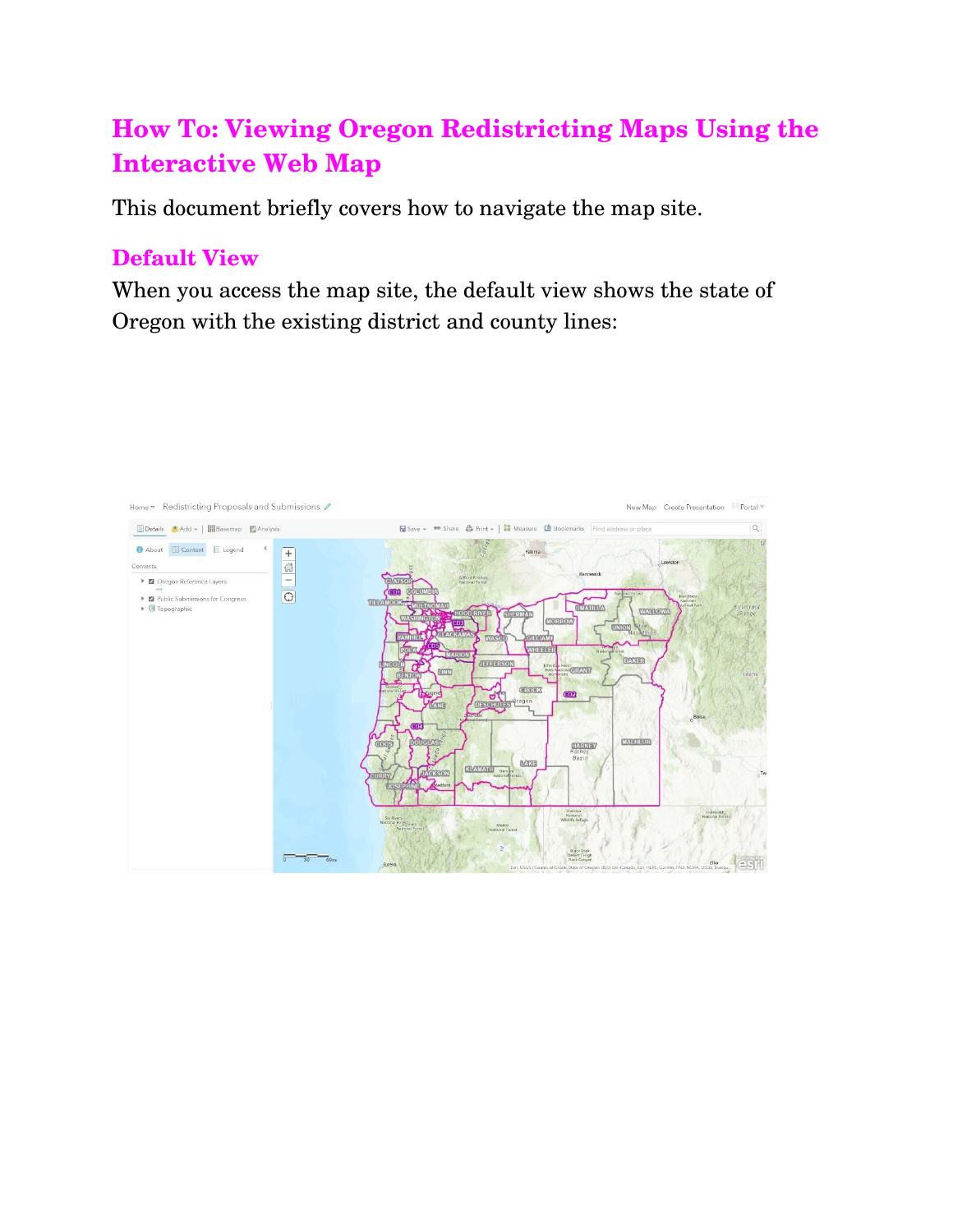#### **Viewing Reference Layers**

You can view available map layers by clicking the Content option in the top-left corner of the site. The list of layers will appear below this:



To view available reference layers, click the small arrow to the left of "Oregon Reference Layers." Available layers include current districts; county, city, and urban growth boundaries; school districts; and Native American areas.

Layers can be turned on and off by checking and unchecking their boxes. In the example below, the Counties box is checked, so counties will appear on the map. Cities are not checked, so cities will not show up on the map: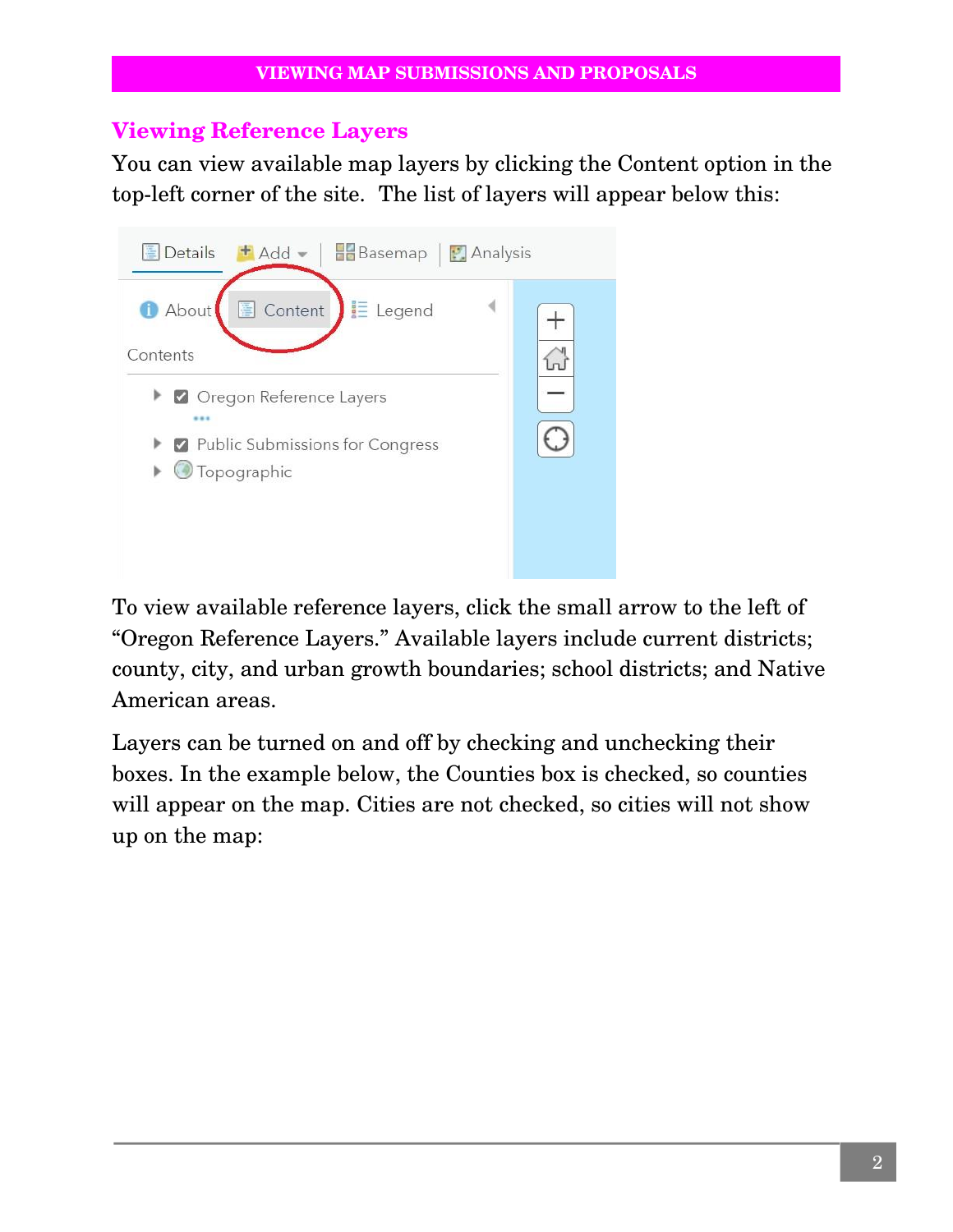#### **VIEWING MAP SUBMISSIONS AND PROPOSALS**



### **Viewing Redistricting Maps**

To view user-submitted maps from the public, click the small arrow to the left of "Public Submissions for Congress." A list of submitted maps will appear, and you can use the check boxes to turn them on or off in your map: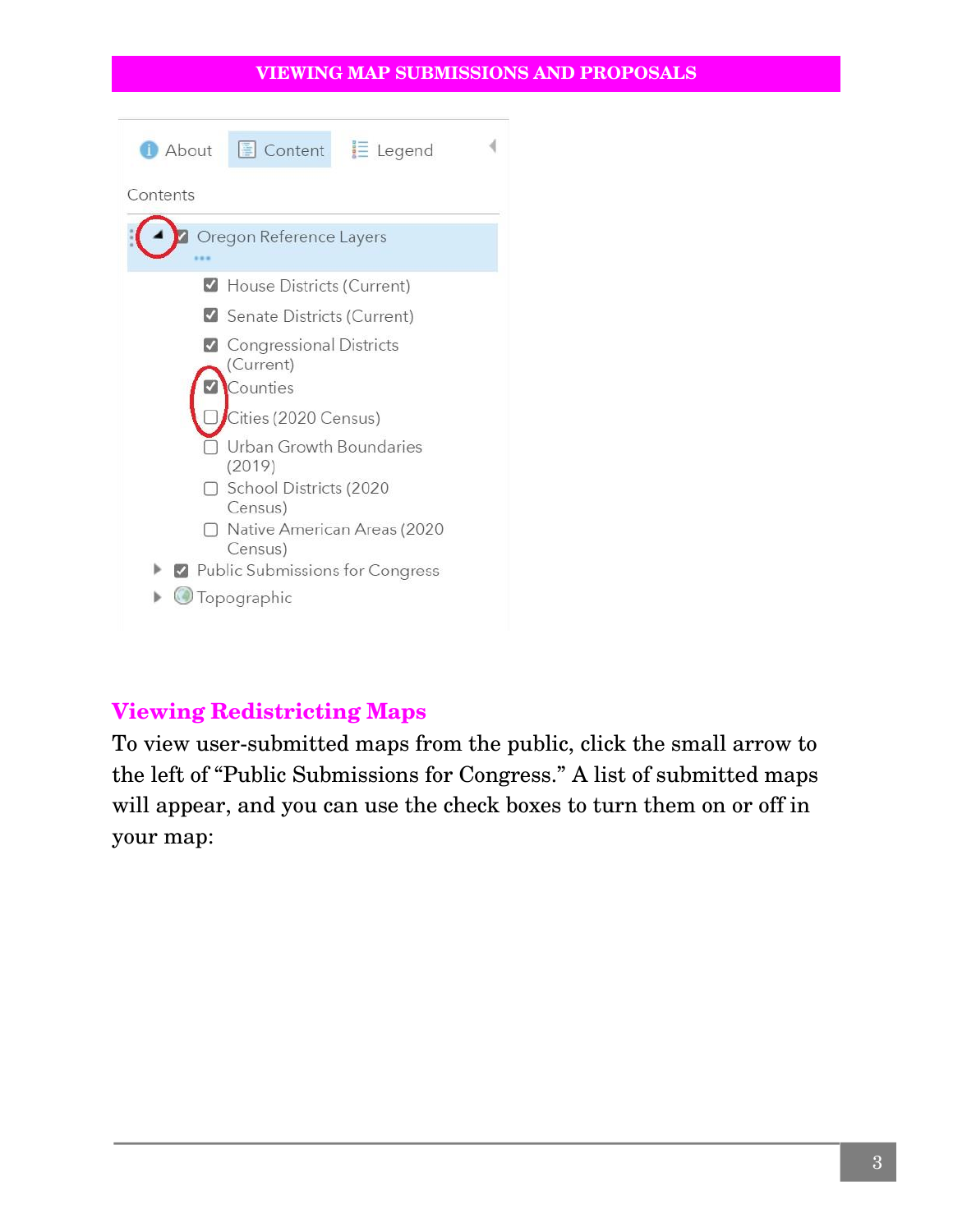#### **VIEWING MAP SUBMISSIONS AND PROPOSALS**



Maps are named by type (Congress, Senate, or House), followed by the submitter's user name, and the date we received the map submission. Maps are sorted in alphabetical order and do not indicate any kind of preference of the committees or staff.

As of this writing, only Congressional maps have been submitted so far. Once users submit House and Senate plans, those will also be posted to this map site under the headings "Public Submissions for Senate" and "Public Submissions for House".

Committee-drawn maps will also be posted to the map site when available.

When final maps are adopted, those will be posted here too.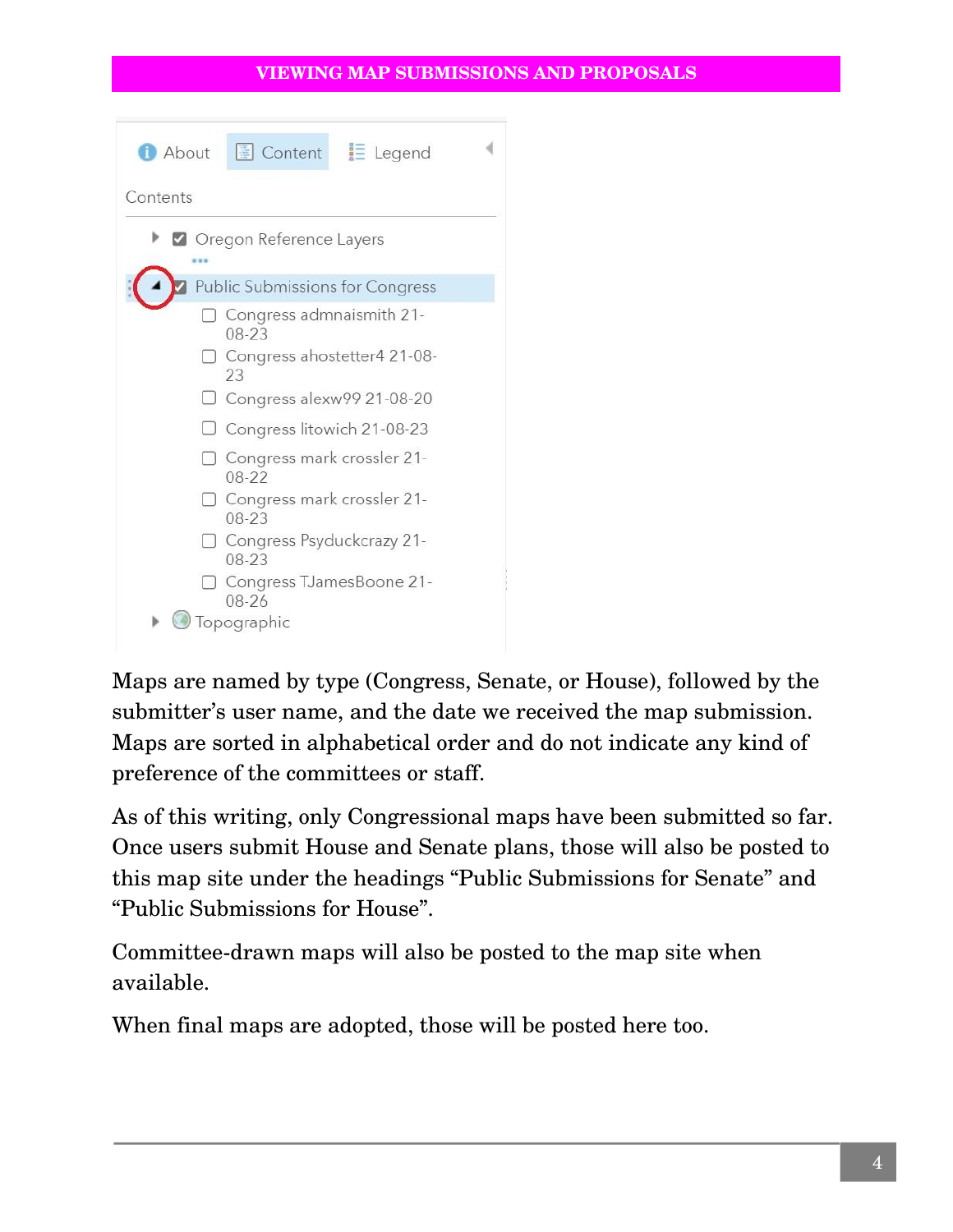#### **Understanding Redistricting Data**

If you have a redistricting map visible, and you click on part of the map, a pop-up like the one below will appear:

| District 2            |               |  |
|-----------------------|---------------|--|
| <b>FID</b>            | 1             |  |
| LONGNAME District 2   |               |  |
| <b>SHORTNAME D2</b>   |               |  |
| <b>DISTRICT</b>       | $\mathcal{P}$ |  |
| COLOR 1442775168      |               |  |
| <b>TOTAL</b>          | 707162        |  |
| TARGET_DEV 953        |               |  |
| TOTALHISP 115980      |               |  |
| <b>WHITENH</b> 458558 |               |  |
| BLACKNH 17966         |               |  |
| AIANNH                | 14889         |  |
| ASIANNH 78733         |               |  |
| Zoom to               |               |  |

This pop-up provides data about the district you clicked on. Variable names are on the left, and values are on the right. For example, TOTAL indicates Total Population, and 707162 means the district as drawn has 707,162 people as of the 2020 Census.

The variables in the pop-up include the following (all population data uses 2020 Census numbers):

- FID: Software-generated feature number ID
- LONGNAME: Full district name
- SHORTNAME: Abbreviated district name
- DISTRICT: District number
- COLOR: Software-generated ID for the color the map uses
- TOTAL: Total population
- TOTALHISP: Hispanic population